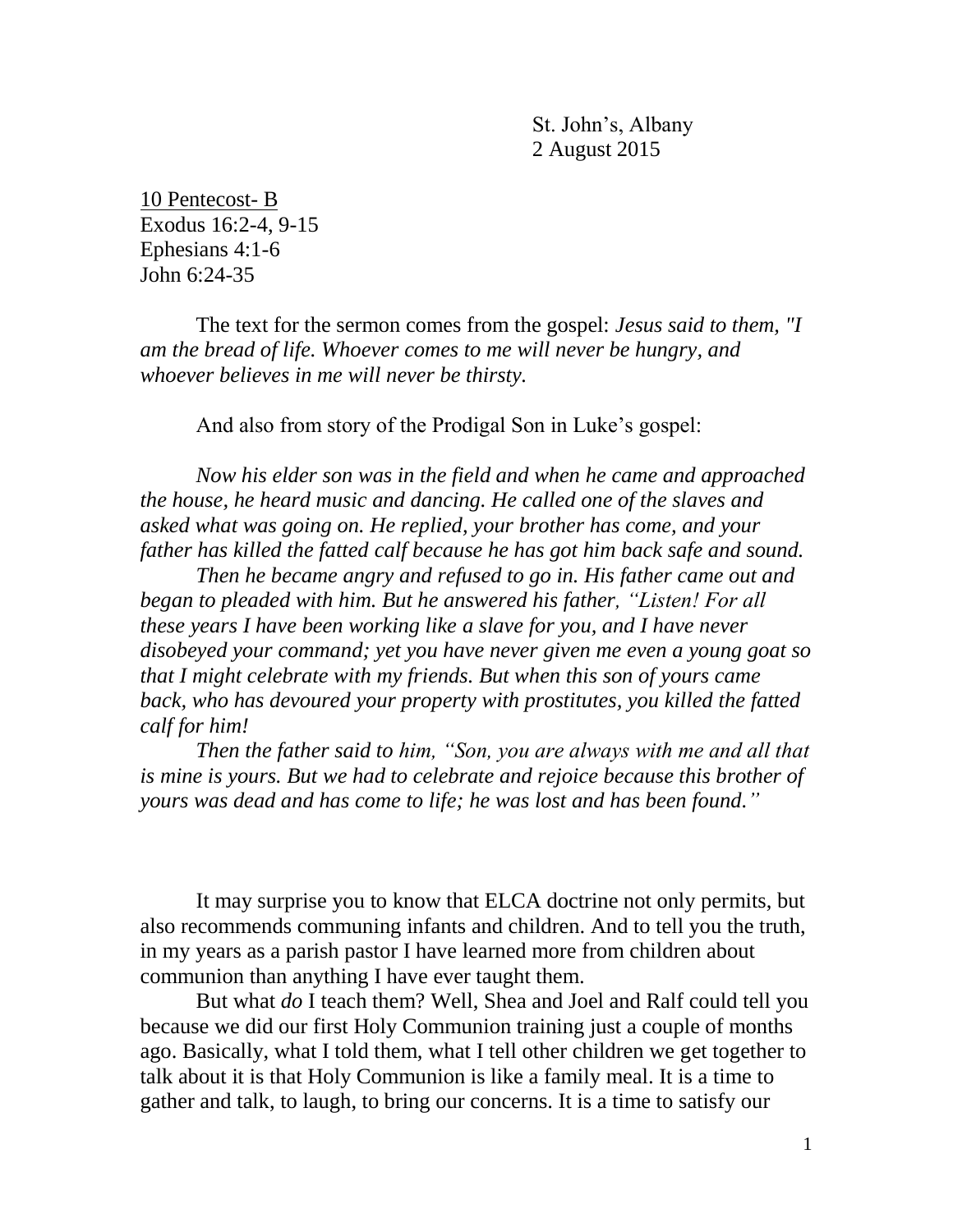hunger with something delicious our mother or father has made. And when you're hungry after a long day, even the simplest thing can be superscrumptious.

And I always ask kids what they like to eat. But I already know the answer. You want to guess what they say? It's pizza, always.

Then I ask, how about at Christmas? And Easter? Who do you eat with at Christmas and Easter? I'm trying to get them to imagine a big dinner with lots of family members jammed around the never-large-enough dining room table.

Then we talk about special holiday food. Not pizza, but turkey and stuffing. And birthday cake. Special days, special food.

That's what holy communion is like, I say. It's a big family dinner and we're all crowded together. Only what makes it different is that it's not *special* food (though as we typically share Holy Communion in churches, I can't imagine why anybody would think a Styrofoam-flavored wafer the size of a big man's thumbnail and a little shot of port is everyday food). But I explain to them that at the original Last Supper Jesus wanted to use common things, things all people ate and drank.

So what's a common food people eat in some form or another every day? I ask. (The answer, of course, is bread. French bread, Italian bread, Portuguese sweet bread, southern corn bread, Irish soda bread, Greek Easter bread, Jewish rye bread, Swedish rye bread, Boston brown bread, Parker House rolls, Pillsbury biscuits, Jiffy corn muffins. There are a million different kinds.)

And bread is what they usually say. (And then we talk about how in Asia rice is the same as bread and that if Jesus had been Asian he might have used rice. Or rice cakes, anyway, so there would be something to break.)

Then I show them the wafer, either the little ones that everybody gets or the big, three-inch diameter one that is broken in half during the Words of Institution. It's hard to break a thumbnail-sized wafer; the bigger one is supposed to convince us more readily that this is bread. Or Jesus' body. Or both, even though it bears no resemblance to either one.

One time—this is my favorite first Holy Communion story—one time I held up the big wafer for the kids to see and I asked what was the common food everybody ate in some form or another.

"Quesadillas!" a little boy crowed, looking at the three-inch round wafer I was holding. Well, it does sort of look like a quesadilla!

Then I start in about the wine. The wine, I explain, may not be something we drink every day, though maybe your parents have wine with dinner—neglecting to mention that their pastor does. But way back then, I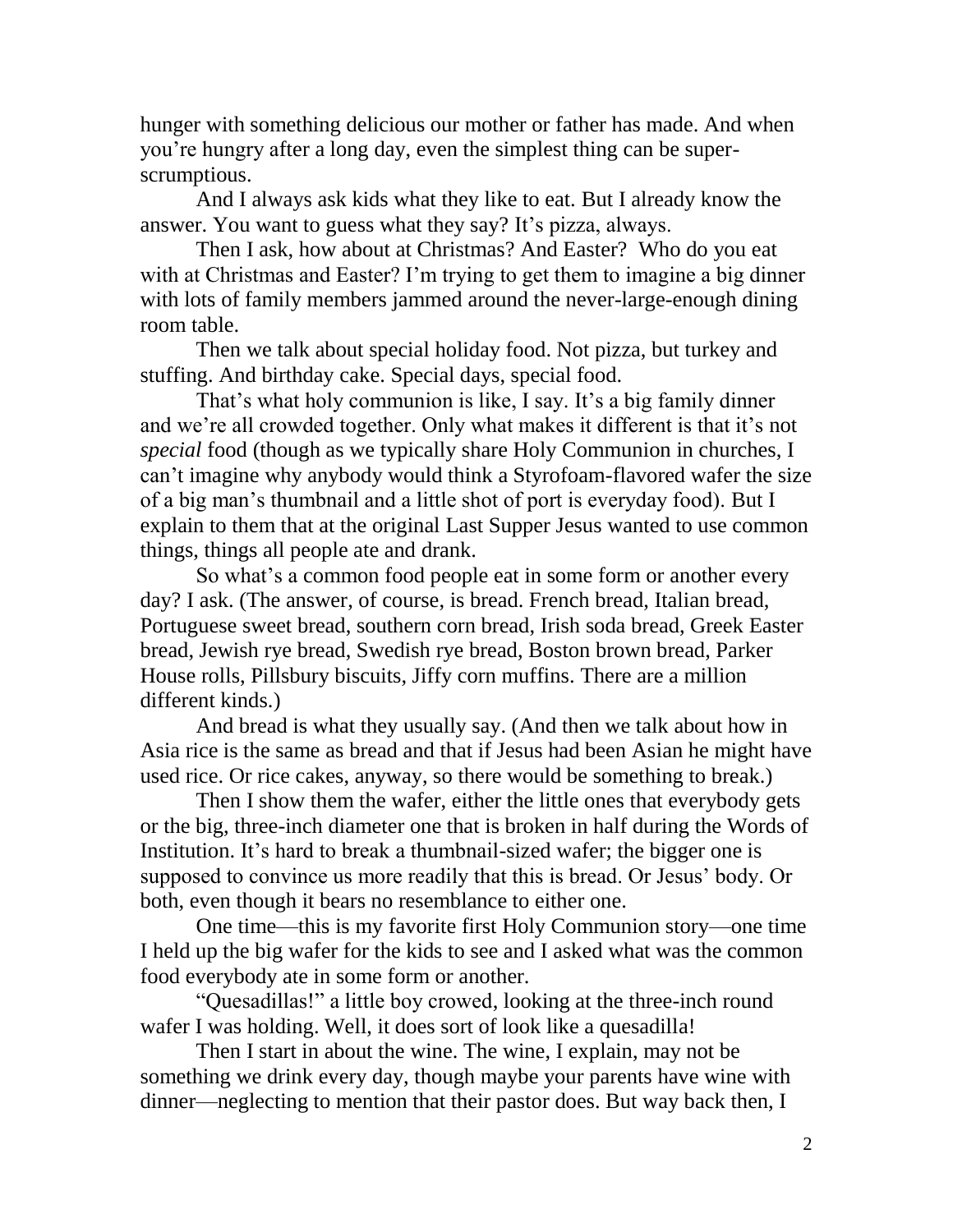say, making wine was the best way to preserve liquids. There were no refrigerators, I tell them. We know that, their eyes tell me back.

So Jesus took wine, I say, because it was a common item and he wanted people to remember him through common items—bread, wine, the water of baptism—so that it was clear he didn't come to be with just the rich people or the special people, but with everybody, anybody who ate bread and drank wine (or juice) and washed with water.

The kids nod. They don't ask me theological questions like whether this is a *memorial* supper, like some Protestants say, or the *real presence* like the Lutherans and the Catholics and I don't know who all else insist. They don't ask me about why Jesus did what he did. They don't tell me they're worried it's a little too cannibalistic for them. They're not here for theological chit-chat. They're here for the right reason—because Jesus has something good to eat that he wants them to have.

So they don't ask me adult questions—thank God. Instead they eye those little glasses I've poured—two for each of them. One holds grape juice, the other wine. They eye those little round tiddly-wink wafers that they've seen their parents eat. They know those little discs are too plainlooking to taste good. But they still want to sample them.

And that's what we do next. Each child tastes a wafer, then drinks up both little glasses. Most wrinkle their noses at the wine, though I had one little girl who knocked it back like a shot of Jack Daniels. I think she'd seen her parents do something like that before!

And that's about it, in terms of how I prepare children for Holy Communion. Then, the very next Sunday they come to the table with their families. There's no fuss, no muss, no white dresses and gloves. Just this little talk with the pastor. And I love to watch their faces that next Sunday. They wear smug little smiles that say "it's my first time."

The children *enjoy* communion. They are much, much more avid about taking delight in it than most adults. They straighten their arms and reach out all the way to hold their hands out to me. Their smiles beam. You should see their faces—I wish you could. And you should hear what I hear—one time a child said "Yay!" when I handed him the wafer. I heard a child another time turn to her parents and say "Yummy." Another time I heard on child say, with a critic's poise, "This is really very delicious."

I believe children receive communion in the spirit in which Jesus intended for it to be received: with joy and appreciation, each week a little home-coming to the table of our Lord.

Remember the feast given from the Prodigal Son? It was a homecoming party. When the disgruntled older brother complains that his